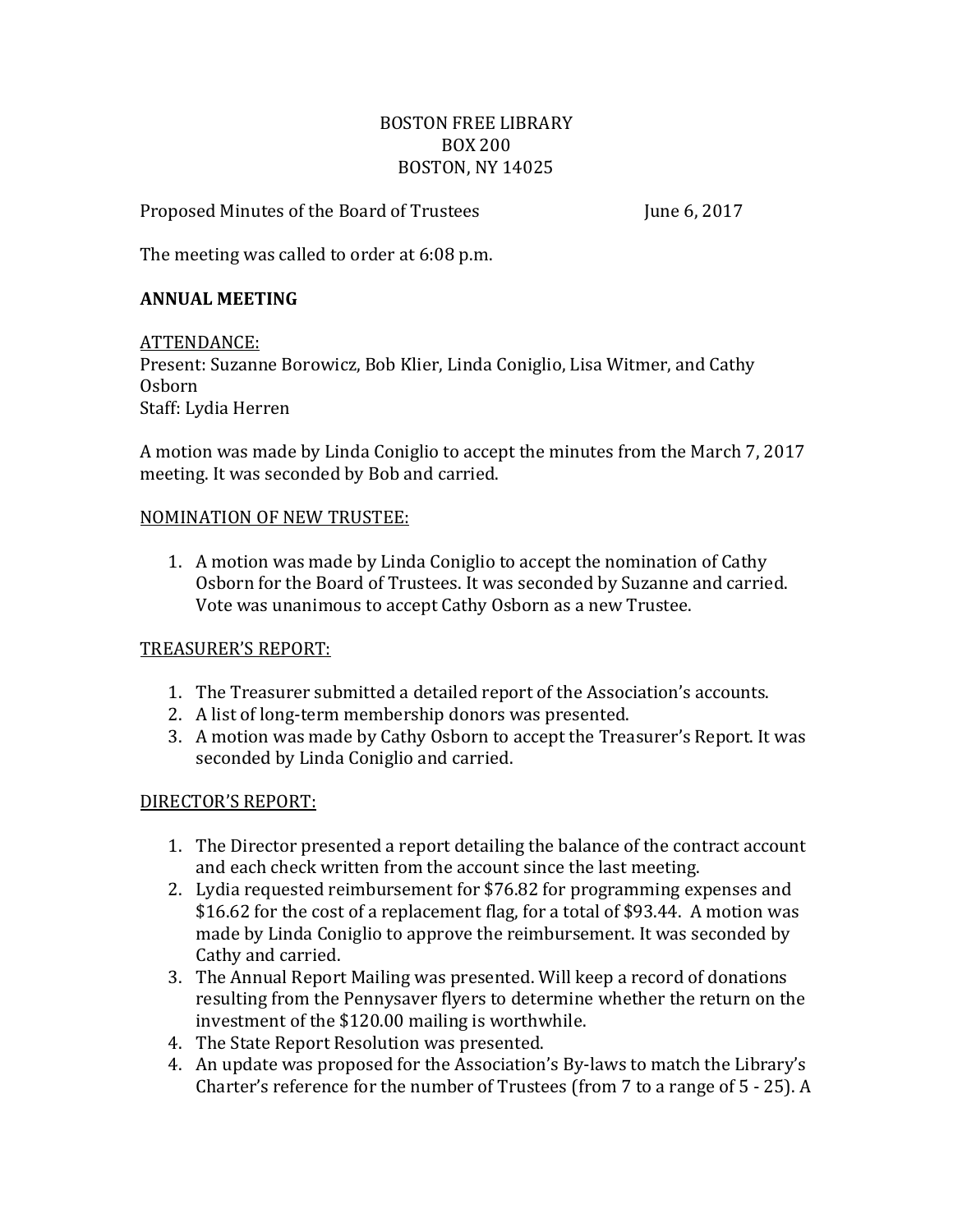motion was made by Lisa to put forth a vote. It was seconded by Linda Coniglio and carried. The vote was unanimous.

- 5. All Trustees present signed a Conflict of Interest Policy. Matt Boyle will need to sign.
- 6. Meeting Room Policy was discussed and will be posted on line. A motion was made by Lisa to accept the changes. It was seconded by Bob and carried.
- 7. A formal Donation Policy was presented based on BECPL. A motion was made by Cathy Osborn to accept the Donation Policy. It was seconded by Bob and carried.
- 8. Director presented the Long-Range Plan reflecting Boston Free Library's goals. Lisa suggested adding "individual modern technology" to the training aspect. Suzanne pointed out that many of these re "non-school" activities that Lydia provides.
- 9. Director informed Board that the library had been accepted into the Google Maker Camp.
- 10. Rules of Conduct were discussed in regards to therapy dogs. It was decided to include a once a month therapy dog session as part of the library program. Level of interest will determine if an increase of sessions is warranted.
- 11. The library was awarded \$3,106 from the NYS Education Department/NYS Library. Funds will cover 50% of basement repair cost, updates for outdoor lighting and replacement flooring for main entrance, entryway and possibly for the bathroom.
- 12. NYSEG Lime Energy Program cover 60% of the LED outdoor lighting update. The Association's balance will be \$331.45 to be paid to BECPL when grant funds arrive from NYS.
- 13. The Masonry repairs have been completed. A motion was made by Bob Klier to approve the purchase of more paint to protect these repairs. It was seconded by Cathy and carried.
- 14. Garden Volunteers from Faith United Church of Christ came on May 21st to clear and mulch the library gardens.
- 15. The Hot Dog Fundraiser is scheduled for July 13, 2017. Discussion was saved for Friends of the Library meeting.
- 16. Director distributed a list of upcoming events.
- 17. The ASI Grant was discussed. Diane Sypniewski will be painting designs on the basement walls in July/August. Surveys will be distributed and a public input session will be held June 8, 2017 for ideas on the designs.

# PRESIDENT'S REPORT:

1. The President attended the April 8th ACT meeting

A motion was made by Linda Coniglio to adjourn the meeting. It was seconded by Suzanne and carried

Dates for Board Meetings in 2017: September 5, 2017